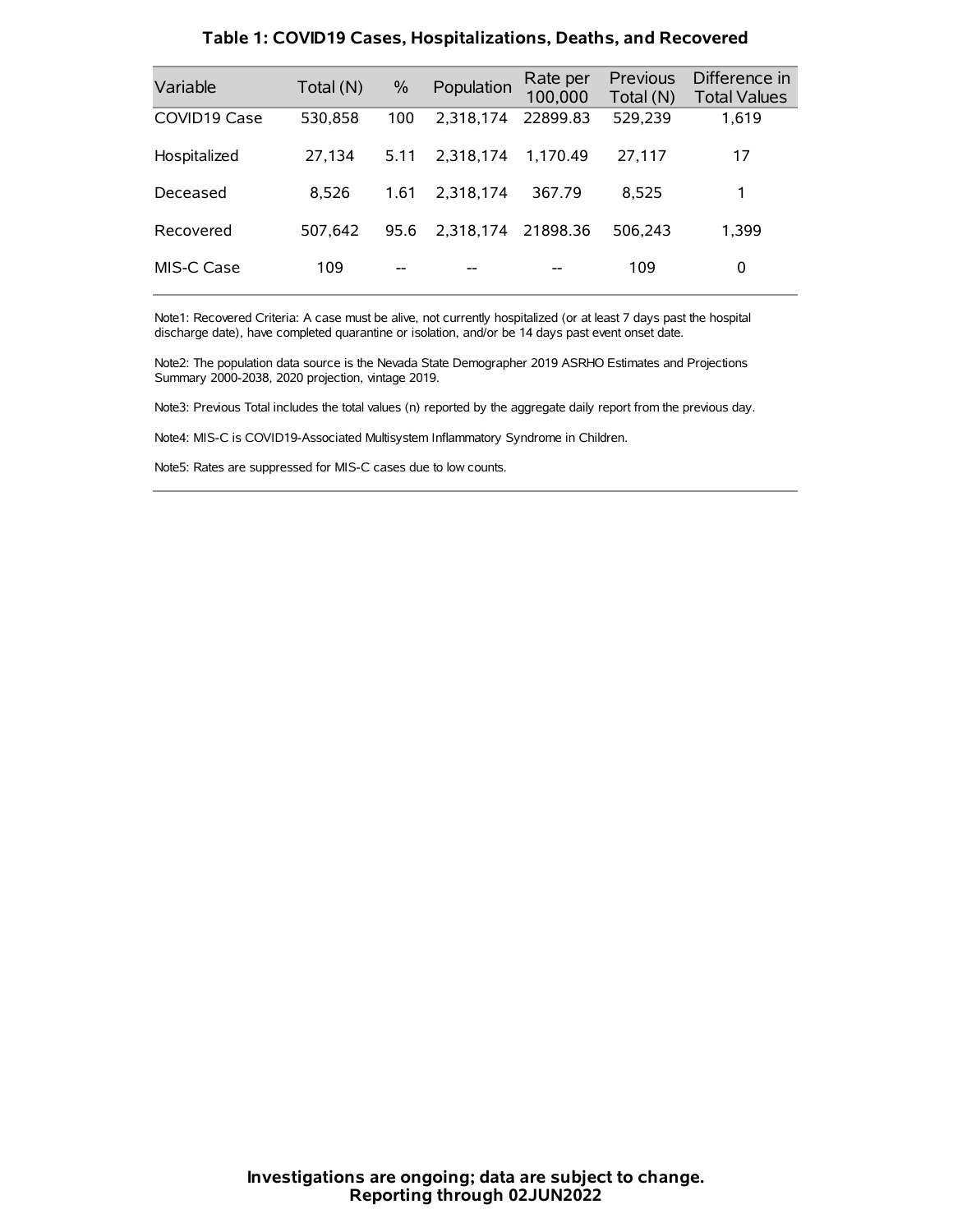# **Table 2: COVID19 Cases**

| Variable                     | Outcome                           | $\mathsf{N}$ | $\%$ | Population           | Rate per<br>100,000 |
|------------------------------|-----------------------------------|--------------|------|----------------------|---------------------|
| Age Categories               | Aged 4 or less                    | 13605        | 2.56 | 149,165              | 9120.8              |
|                              | Aged 5 to 17                      | 65191        | 12.3 | 406,595              | 16033               |
|                              | Aged 18 to 24                     | 60424        | 11.4 | 216,762              | 27876               |
|                              | Aged 25 to 49                     | 236657       | 44.6 | 803,732              | 29445               |
|                              | Aged 50 to 64                     | 98685        | 18.6 | 423,461              | 23304               |
|                              | Aged 64+                          | 56144        | 10.6 | 318,459              | 17630               |
|                              | Unknown                           | 152          | 0.03 |                      |                     |
| <b>Birth Sex</b>             | Female                            | 275867       | 52.0 | 1,160,285            | 23776               |
|                              | Male                              | 250726       | 47.2 | 1,157,889            | 21654               |
|                              | Unknown                           | 4265         | 0.80 |                      |                     |
| Race/Ethnicity               | Hispanic                          | 150098       | 28.3 | 763,053              | 19671               |
|                              | White                             | 138566       | 26.1 | 1,006,929            | 13761               |
|                              | <b>Black</b>                      | 50487        | 9.51 | 262,671              | 19221               |
|                              | Asian or Pacific Islander         | 45014        | 8.48 | 270,209              | 16659               |
|                              | American Indian, Eskimo, or Aleut | 697          | 0.13 | 15,311               | 4552.2              |
|                              | Other                             | 38889        | 7.33 | $\ddot{\phantom{0}}$ |                     |
|                              | Unknown                           | 107107       | 20.2 |                      | $\bullet$           |
| Underlying Medical Condition | Yes                               | 82095        | 15.5 |                      |                     |
|                              | No/Unknown                        | 448763       | 84.5 |                      |                     |

Note1: Breakdown of Race is exlusively non-Hispanic.

Note2: Underlying Medical Condition is any identified health condition.

Note3: The population data source is the Nevada State Demographer 2019 ASRHO Estimates and Projections Summary 2000-2038, 2020 projection, vintage 2019.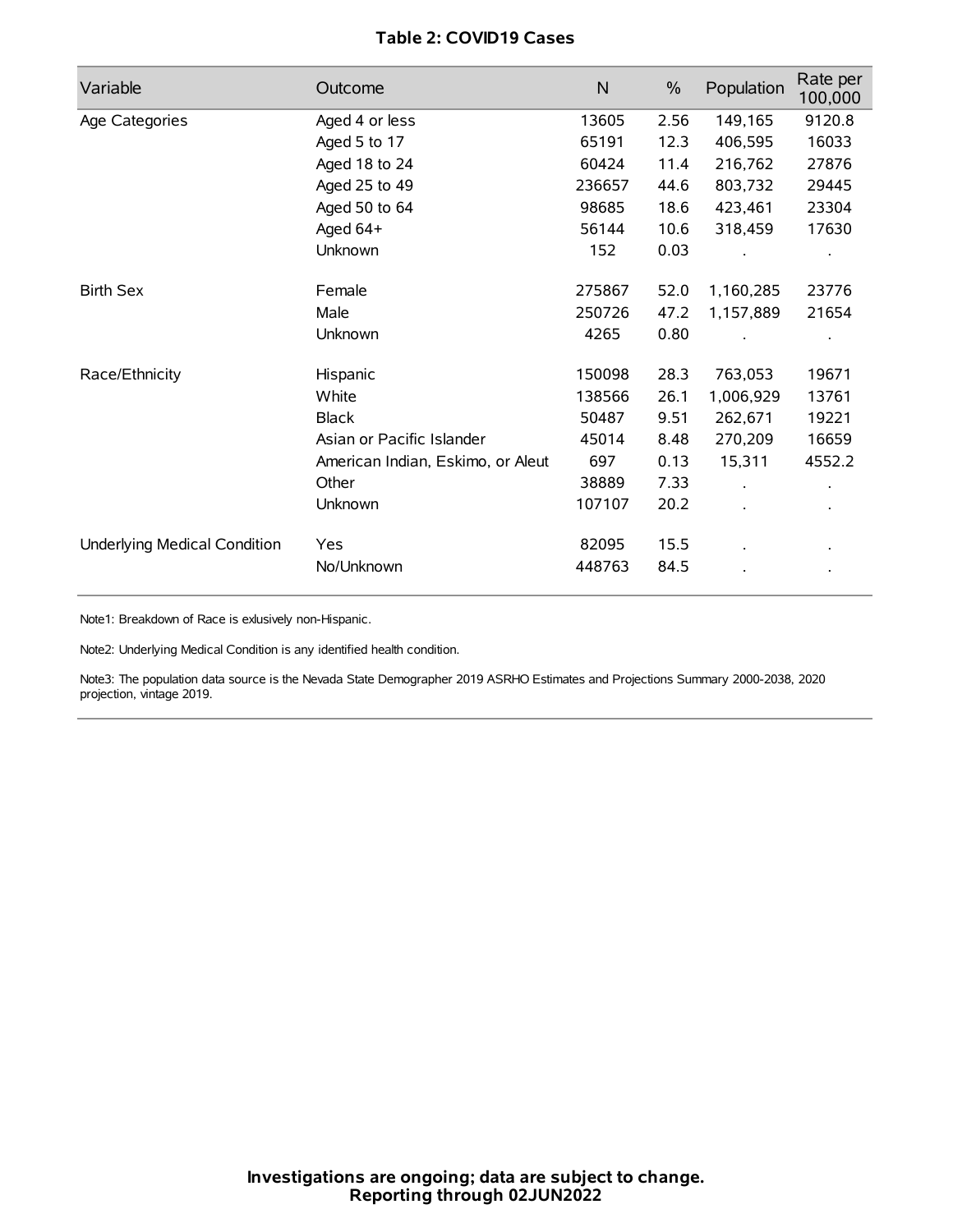| Variable         | Outcome                           | N     | $\%$ | Population | Rate per<br>100,000 |
|------------------|-----------------------------------|-------|------|------------|---------------------|
| Age Categories   | Aged 4 or less                    | 258   | 1.0  | 149,165    | 172.96              |
|                  | Aged 5 to 17                      | 357   | 1.3  | 406,595    | 87.80               |
|                  | Aged 18 to 24                     | 588   | 2.2  | 216,762    | 271.27              |
|                  | Aged 25 to 49                     | 6361  | 23.4 | 803,732    | 791.43              |
|                  | Aged 50 to 64                     | 7364  | 27.1 | 423,461    | 1739.0              |
|                  | Aged 64+                          | 12204 | 45.0 | 318,459    | 3832.2              |
|                  | Unknown                           | 2     | 0.0  |            |                     |
| <b>Birth Sex</b> | Female                            | 12149 | 44.8 | 1,160,285  | 1047.1              |
|                  | Male                              | 14956 | 55.1 | 1,157,889  | 1291.7              |
|                  | Unknown                           | 29    | 0.1  |            |                     |
| Race/Ethnicity   | Hispanic                          | 7094  | 26.1 | 763,053    | 929.69              |
|                  | White                             | 10607 | 39.1 | 1,006,929  | 1053.4              |
|                  | <b>Black</b>                      | 3880  | 14.3 | 262,671    | 1477.1              |
|                  | Asian or Pacific Islander         | 2793  | 10.3 | 270,209    | 1033.6              |
|                  | American Indian, Eskimo, or Aleut | 66    | 0.2  | 15,311     | 431.05              |
|                  | Other                             | 1065  | 3.9  |            |                     |
|                  | Unknown                           | 1629  | 6.0  |            |                     |

# **Table 3: COVID19 Hospitalizations - General Characteristics**

Note1: Breakdown of Race is exlusively non-Hispanic.

Note2: The population data source is the Nevada State Demographer 2019 ASRHO Estimates and Projections Summary 2000-2038, 2020 projection, vintage 2019.

Note3: Rates for categories with fewer than 12 cases are suppressed due to high relative standard error.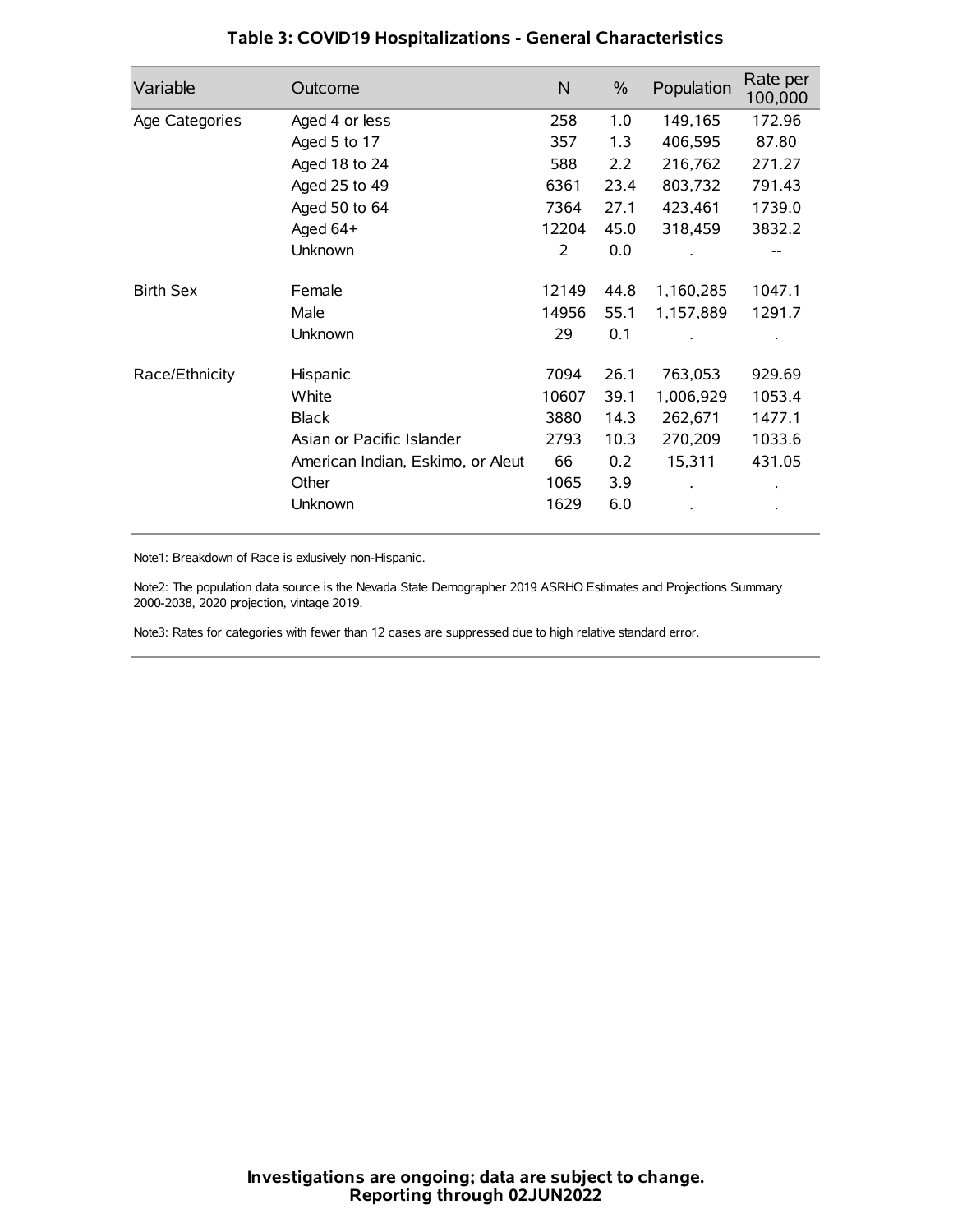| Variable                            | Outcome   | N     | $\%$ |
|-------------------------------------|-----------|-------|------|
| Deceased                            | Yes       | 6922  | 25.5 |
|                                     | <b>No</b> | 20212 | 74.5 |
| ICU                                 | Yes       | 6532  | 24.1 |
|                                     | <b>No</b> | 20602 | 75.9 |
| Intubated                           | Yes       | 3107  | 11.5 |
|                                     | <b>No</b> | 24027 | 88.5 |
| <b>Underlying Medical Condition</b> | Yes       | 16940 | 62.4 |
|                                     | No        | 10194 | 37.6 |
| Hypertension                        | Yes       | 9941  | N/A  |
| Immunocompromised                   | Yes       | 620   | N/A  |
| Chronic Heart Disease               | Yes       | 3610  | N/A  |
| Chronic Liver Disease               | Yes       | 382   | N/A  |
| Chronic Kidney Disease              | Yes       | 2467  | N/A  |
| <b>Diabetes</b>                     | Yes       | 7094  | N/A  |
| Neurologic/Neurodevelopmental       | Yes       | 1262  | N/A  |
| Chronic Lung Disease                | Yes       | 4179  | N/A  |
| Historically Healthy                | Yes       | 4796  | N/A  |
| Other                               | Yes       | 7111  | N/A  |

# **Table 4: COVID19 Hospitalizations - Morbidity**

Note1: Underlying Medical Condition is any identified health condition.

Note2: The breakdown of health conditions are not mutually exlusive (i.e., a person can have more than one risk factor).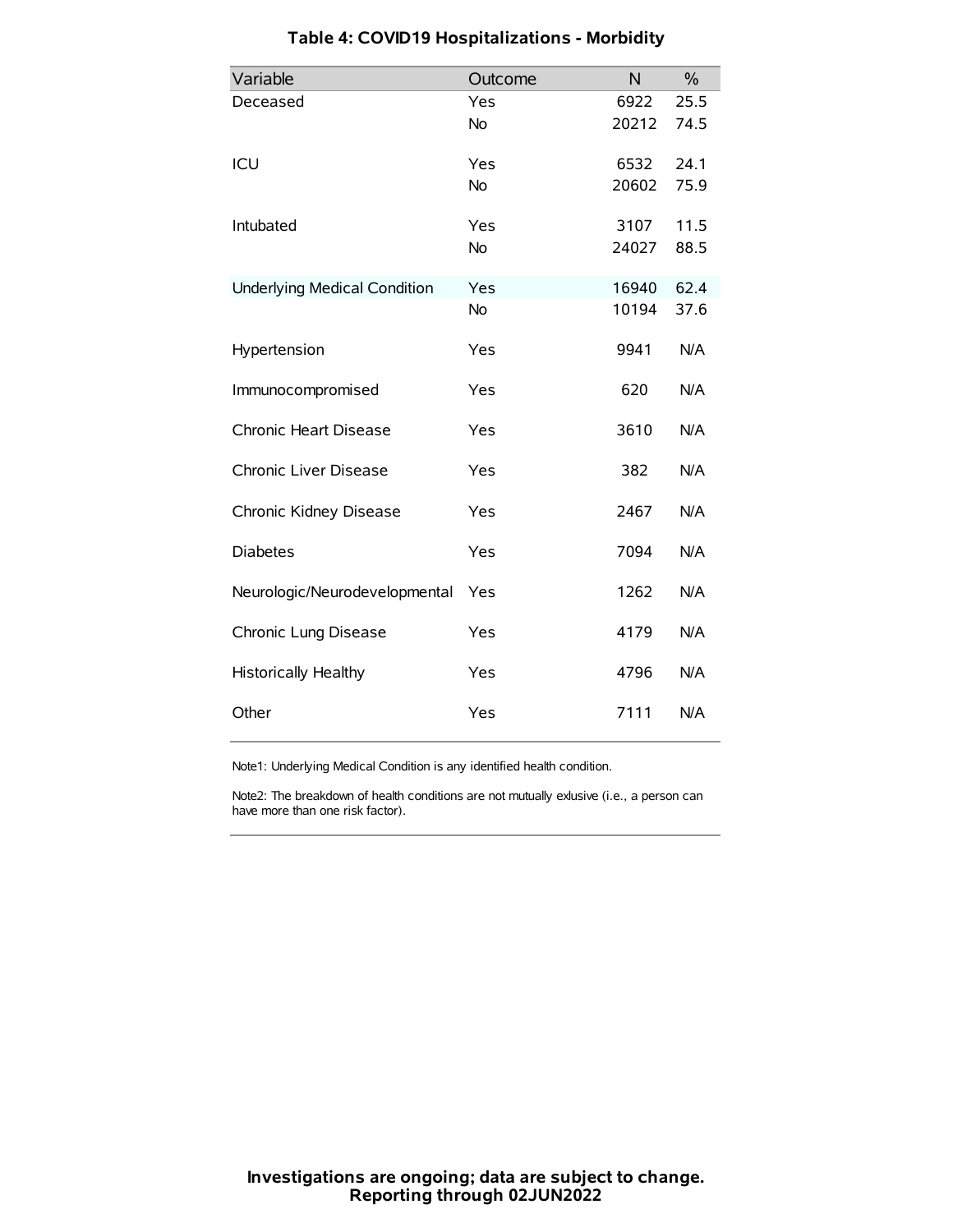| Variable         | Outcome                           | N    | $\%$ | Population           | Rate per<br>100,000 |
|------------------|-----------------------------------|------|------|----------------------|---------------------|
| Age Categories   | Aged 4 or less                    | 2    | 0.0  | 149,165              |                     |
|                  | Aged 5 to 17                      | 7    | 0.1  | 406,595              |                     |
|                  | Aged 18 to 24                     | 20   | 0.2  | 216,762              | 9.23                |
|                  | Aged 25 to 49                     | 724  | 8.5  | 803,732              | 90.08               |
|                  | Aged 50 to 64                     | 1831 | 21.5 | 423,461              | 432.39              |
|                  | Aged 64+                          | 5942 | 69.7 | 318,459              | 1865.9              |
| <b>Birth Sex</b> | Female                            | 3371 | 39.5 | 1,160,285            | 290.53              |
|                  | Male                              | 5153 | 60.4 | 1,157,889            | 445.03              |
|                  | Unknown                           | 2    | 0.0  |                      | --                  |
| Race/Ethnicity   | Hispanic                          | 1982 | 23.2 | 763,053              | 259.75              |
|                  | White                             | 4245 | 49.8 | 1,006,929            | 421.58              |
|                  | <b>Black</b>                      | 1095 | 12.8 | 262,671              | 416.87              |
|                  | Asian or Pacific Islander         | 1046 | 12.3 | 270,209              | 387.11              |
|                  | American Indian, Eskimo, or Aleut | 31   | 0.4  | 15,311               | 202.46              |
|                  | Other                             | 103  | 1.2  | $\ddot{\phantom{0}}$ | $\bullet$           |
|                  | Unknown                           | 24   | 0.3  |                      | $\bullet$           |

### **Table 5: COVID19 Deaths - General Characteristics**

Note1: Breakdown of Race is exlusively non-Hispanic.

Note2: The population data source is the Nevada State Demographer 2019 ASRHO Estimates and Projections Summary 2000-2038, 2020 projection, vintage 2019.

Note3: Rates for categories with fewer than 12 cases are suppressed due to high relative standard error.